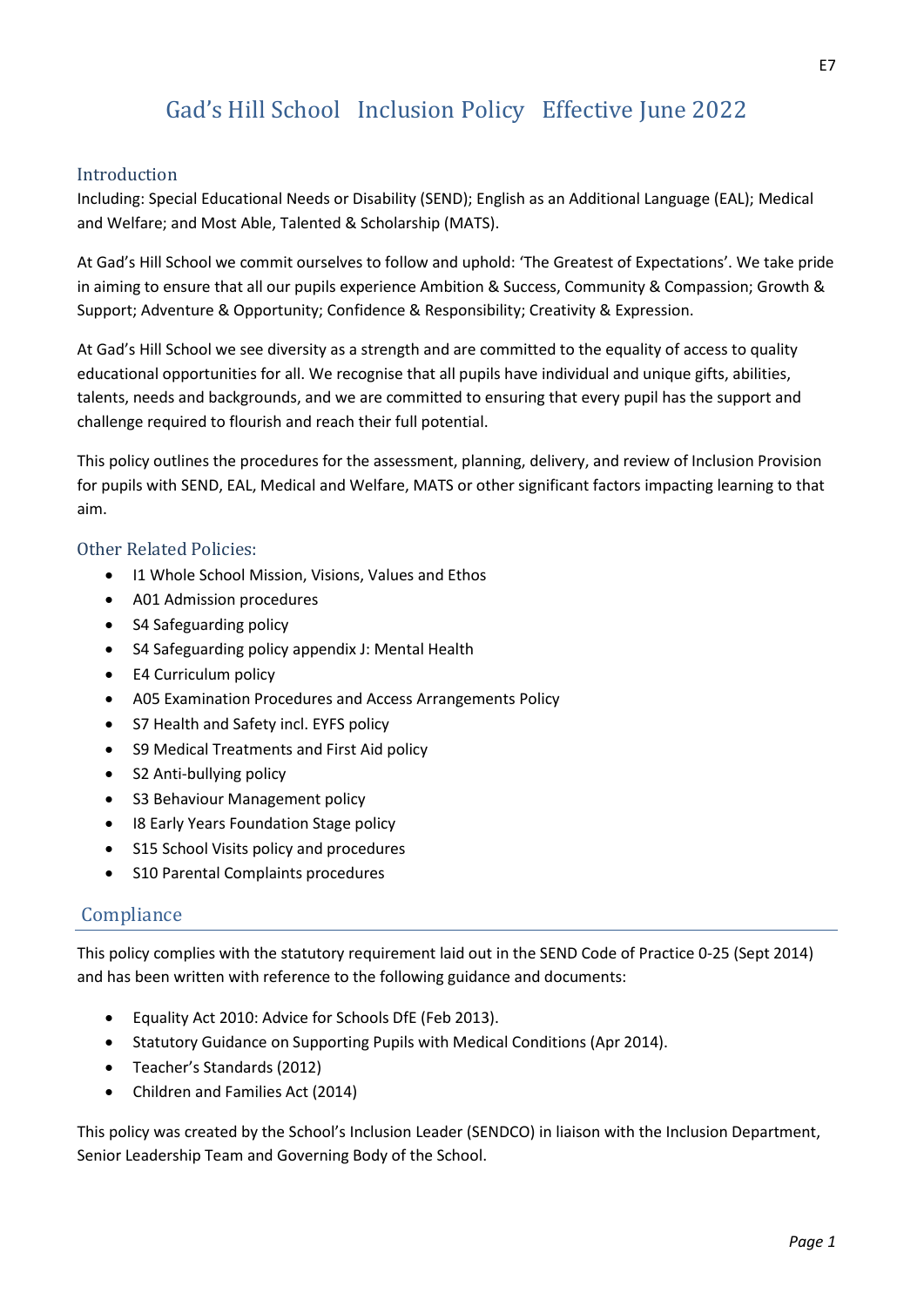The Inclusion Leader (SENCO) leads on Inclusion policy and practice across the whole school, with Inclusion Assistants providing targeted interventions as part of a graduated approach to support the academic, personal, and social development of pupils. The School Nurse overseas the medical and welfare aspects of the school. The Inclusion Leader, School Nurse and Heads of School liaise closely to provide targeted support and, where necessary, make referrals to external agencies to meet the needs of all pupils. Examples of external agencies include; Medway/Kent SEN Team, Educational Psychologists, Speech and Language Therapists (SALT), Occupational Therapists (OT), Children and Young Persons Mental Health Service (CYPMHS), and Early Help.

The Pupil Achievement Lead works across the school to ensure stretch and challenge in curriculum areas and further enhancement opportunities which, whilst targeting MATS pupils, are available for the development of all pupils.

## SECTION 1: MISSION, VALUES & AIMS

The Gad's Hill mission is to enable our pupils to enjoy school, to achieve good academic qualifications, and to develop those personal attributes and qualities, which will guide them on their journey through life.

The Inclusion Department at Gad's Hill focuses on realising the school's mission: ensuring that all pupils, including those with Special Educational Needs or Disability (SEND), English as an Additional Language (EAL), and students who are Most Able, Talented & Scholarship (MATS), and other significant factors impacting learning, such as those who have medical and/or welfare needs, can achieve through a holistic approach, underpinned by our school values of Excellence, Enthusiasm, Friendship and Success.

We aim to:

- Ensure that all Gad's pupils have opportunities to be confident, flourish, celebrate their talents and reach their individual potential.
- Ensure that all pupils can access a broad, balanced and challenging curriculum within an ethos of high expectations.
- Identify pupils' additional strengths and needs in an evidence-based, holistic and timely manner.
- Ensure all inclusion support is targeted to a specific need and enables pupils to improve and make progress, achieving age expected standards or higher.
- Liaise with, support, and provide training to staff to ensure the curriculum and learning environment is accessible to all Gad's pupils and challenges MATS pupils.

All pupils require different support and challenge to fully realise their potential. Pupils of all ability levels receive Quality First Teaching, being supported and challenged through a rich curriculum with diverse enhancement opportunities, including those aimed specifically at MATS pupils. Through termly Assessment Meetings, need priorities are identified and Targeted Provision is planned. Provision Maps are created by curriculum teachers to ensure that, where required, pupils receive targeted curriculum intervention to ensure good progress. The Inclusion Department liaise with curriculum teachers and half term Targeted Intervention sessions are planned, delivered and reviewed by Inclusion Staff. Where appropriate, the Inclusion Department provide Specialist 1:1 Provision, reactive to the individual's needs and/or make referrals to external Specialist Provision.

In line with NASEN (National Association of Special Educational Needs) best practice, the school follows a Graduated Approach to Inclusion Provision, through which earlier decisions and actions are revisited, refined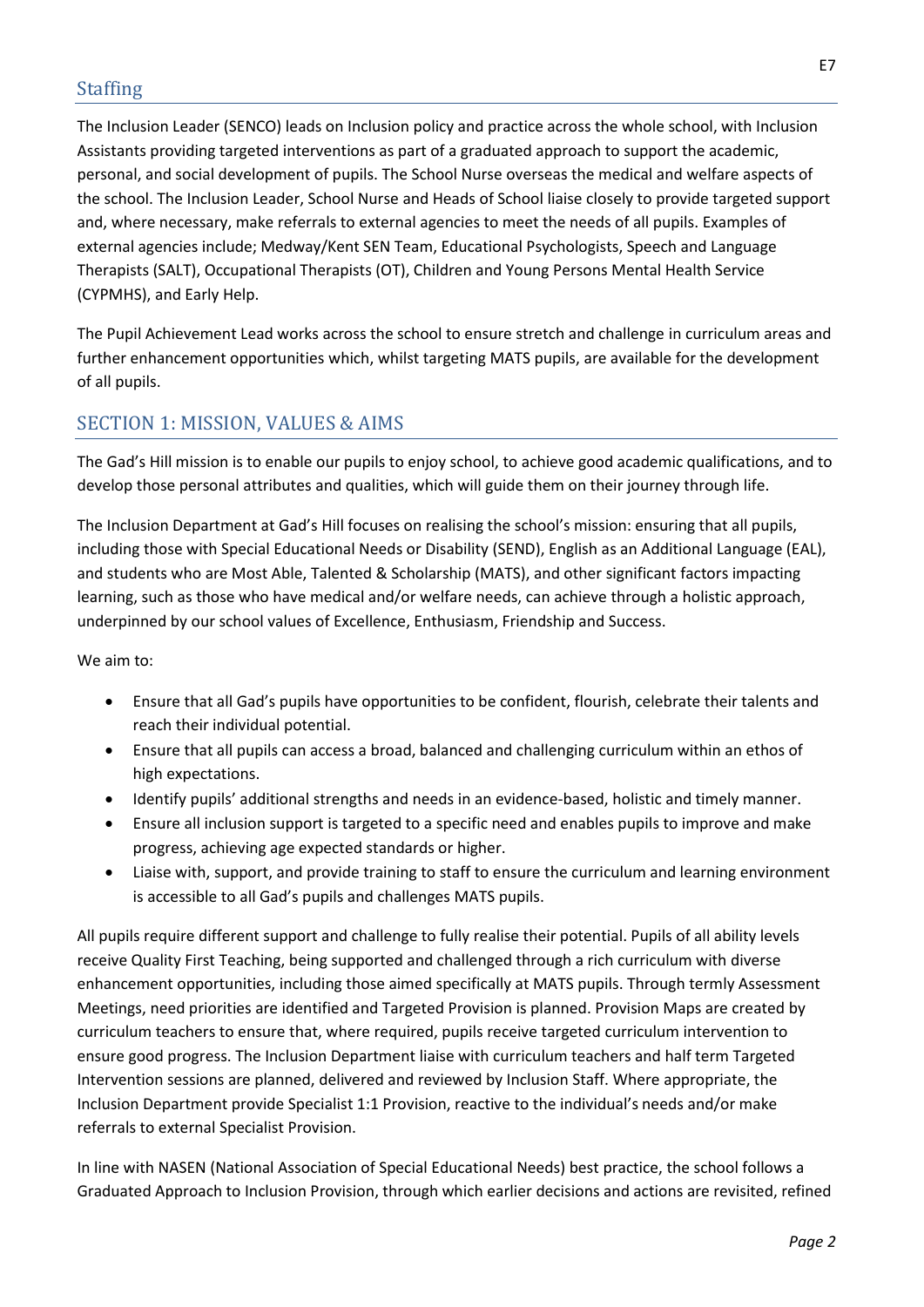and revised, leading to a growing understanding of a pupil's needs and of what supports them in making good progress and securing good outcomes.

The four stages of the cycle are:

- Assessment and Referral (See: Section 2)
- Provision Planning (See: Section 3)
- Provision Delivery (See: Section 4)
- Review (See: Section 5)

## SECTION 2: ASSESSMENT & REFERRAL

Treating every pupil as an individual is important to us and we welcome pupils with SEND, providing that teachers and the Inclusion Department can accommodate the level of support that they require. We do not, however, have the facilities to offer highly specialised and intensive treatment.

We advise parents of children with SEND to discuss their child's requirements with us before they undergo any entrance assessments so that we can make adequate provision for them and give advice on the levels of support we can offer and, where relevant, costs involved. Parents should provide copies of any Educational Psychologist's report or other specialist medical or educational assessments. Information from previous education providers and external specialists will then be considered in combination with the school's own assessments of need to inform provision; SEND provision is not automatically transferred/ granted, except in the case of EHCP, based on external evidence in isolation.

## Identifying Most Able, Talented & Scholarship:

More Able: Refers to pupils who demonstrate, or have the ability to demonstrate, extremely high levels of academic ability compared to their peers.

Able: Refers to pupils who demonstrate, or have the ability to demonstrate, academic abilities which significantly exceed age-related expectations.

Talented: Refers to pupils who demonstrate, or have the ability to demonstrate, practical abilities which significantly exceed age-related expectations, or particular strengths in a narrower area of the academic curriculum.

Scholars: Refers to pupils who have been awarded scholarships either prior to joining or during their time at Gad's Hill in the following areas: Academic, Drama & Performing Arts, Art and Sports.

## Identification Criteria:

#### **Kindergarten**

*More Able*

- K2 Only- CATs Score SS125 or higher
- K1-2: NFER Score SS125 or higher in all assessments: Reading, Maths, Grammar and Punctuation and Spelling (Summer Assessment Cycle)

*Able*

- K2 Only- CATs Score SS116 or higher
- K1-2: NFER Score SS116 or higher in all assessments: Reading, Maths, Grammar and Punctuation and Spelling (Summer Assessment Cycle)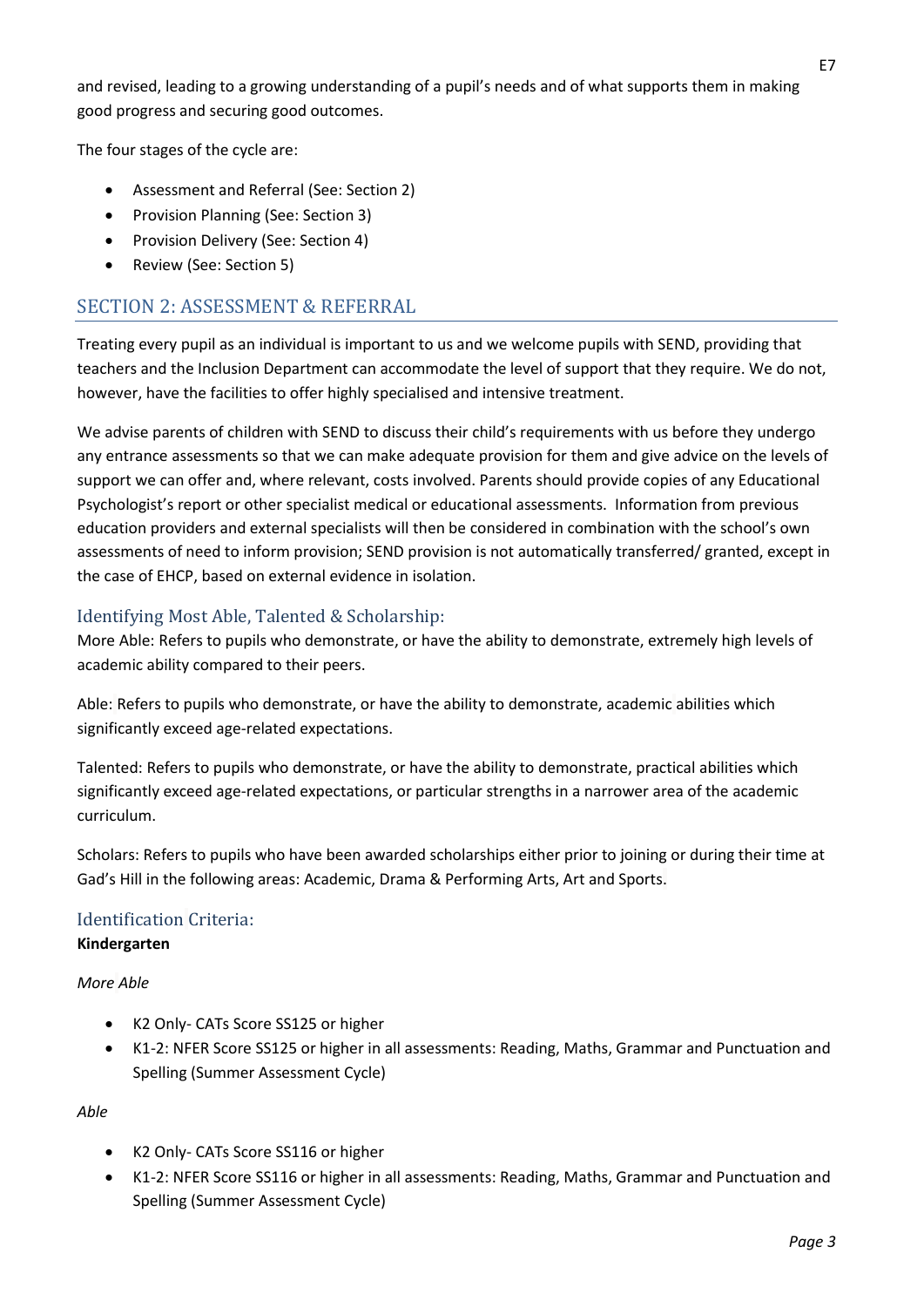#### *Talented*

- KR-K2: Teacher Nominated in the following areas: Creative, Artistic, Practical, Physical, Social
- K1-2: NFER score SS125 or higher in 2 or more assessment areas: Reading, Maths, Grammar and Punctuation and Spelling (Summer Assessment Cycle)
- K1-K2: Reading age 1.5 years or more above chronological age attained in at least two STAR reader assessments.

#### **Juniors**

#### *More Able*

- CATs Score SS125 or higher
- NFER Score SS125 or higher in all assessments: Reading, Maths, Grammar and Punctuation and Spelling (Summer Assessment Cycle)

#### *Able*

- CATs Score SS116 or higher
- NFER Score SS116 or higher in all assessments: Reading, Maths, Grammar and Punctuation and Spelling (Summer Assessment Cycle)

#### *Talented*

- NFER score SS125 or higher in 2 or more assessment areas: Reading, Maths, Grammar and Punctuation and Spelling (Summer Assessment Cycle)
- Greater Depth achieved in 3 or more non-core subjects: Science, Spanish Computing, Music, Art, DT, PE, Swimming, History, Geography and Religion and Worldviews (Summer Assessment Cycle)
- Teacher Nominated in the following areas: Creative, Artistic, Practical, Physical, Social

#### **Upper School**

#### *More Able*

- CATs Score SS125 or higher
- Grade 8-9 in all core subjects: English, Maths and Science (Summer Assessment Cycle)

#### *Able*

- CATs Score SS116 or higher
- Grade 7-8 in all core subjects: English, Maths and Science (Summer Assessment Cycle)

#### *Talented*

- Grade 8-9 in 3 or more specific subject areas (Summer Assessment Cycle)
- Teacher Nominated in the following areas: Creative, Artistic, Practical, Physical, Social

#### *Scholar*

Scholarship awarded in the following area: Academic, Drama & Performing Arts, Art and Sports

*Note: For Upper Shell only, CATs scores and teacher nominations used for identification.*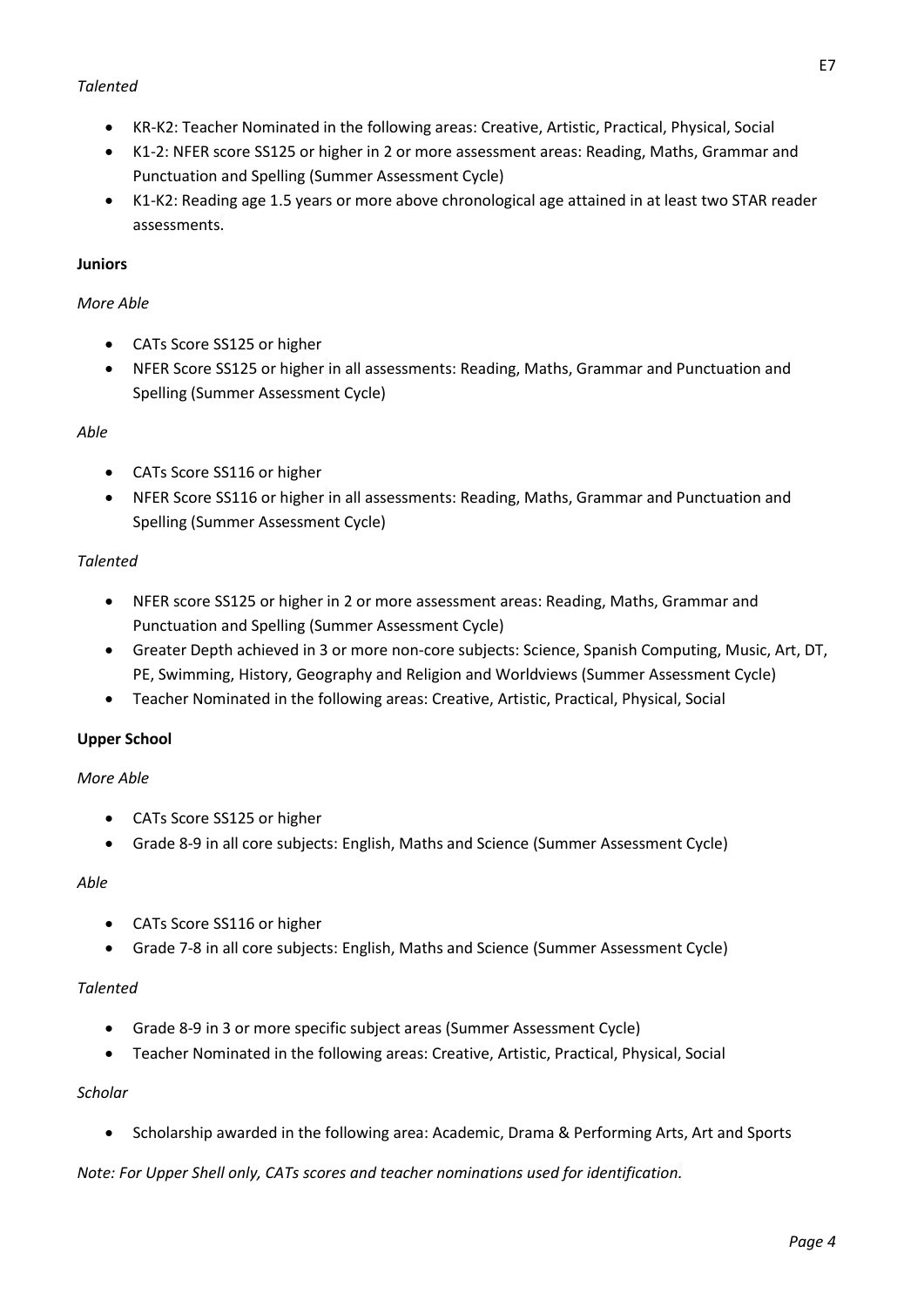#### **Identifying Special Educational Needs:**

'*A pupil has SEND where their learning difficulty or disability calls for special educational provision, that is provision different from or additional to that normally available to pupils of the same age.*' (Special Educational Needs and Disability (SEND) Code of Practice, 2014)

The four broad areas of SEND are:

- Communication and interaction
- Cognition and learning
- Social, emotional and mental health
- Sensory and/or physical

Further impacts upon learning, whilst not categorised as SEND, are also recognised by the school:

- Medically diagnosed condition
- English as an Additional Language (EAL)
- Being a looked-after/ previously looked after child
- Having welfare needs

#### Referral Routes to Inclusion Provision

At Gad's Hill School, we adopt broad and flexible identification strategies which are realistic, manageable, achievable and regularly reviewed, these include identification through:

- Part of routine admissions procedures.
- A result of routine screening, assessment, and tracking of all pupils' progress through data analysis; including Assessment Meetings and Gradesheets; which form an integral part of the school's cycle of planning, teaching, assessment and monitoring.
- Teacher referral made to a member of Inclusion Staff, accompanied by relevant evidence, observations, and assessments to help pinpoint concerns.
- Parental request: Gad's Hill School has an open-door policy in which parental views are welcomed and valued. Parent consultation evenings, parental involvement in school life, comments on termly reports and school questionnaires are all mechanisms by which parents may be able to contribute to the identification of a pupils with MAT or SEND.
- An externally commissioned Educational Psychologist's, or other relevant medical specialists', assessment report recommendations.
- Self–referral through our 'open door' policy in the Inclusion Department.

#### **Assessment**

Gad's Hill school provides a nurturing environment, with strong emphasis on pastoral care, wellbeing, and positive pupil-teacher relationships. Teachers are continually assessing, planning, implementing and reviewing their approach to teaching all pupils. Pupils complete Cognitive Ability Tests (CATs) in years K2, J5, Upper Shell and Upper 4<sup>th</sup>. These provide nationally standardised scores in: Verbal Reasoning, Non-verbal Reasoning, Spatial Reasoning, and Quantitative Reasoning. CATs add to the rounded profile of pupil ability and are used to support making informed decisions about pupils' progress.

The school follows a regular cycle of subject specific progress assessment each term, with formal Assessment Meetings to analyse data on attainment and progress to inform the Inclusion Provision. Where a pupil requires provision beyond Quality First Teaching, Targeted Intervention will be agreed upon and entered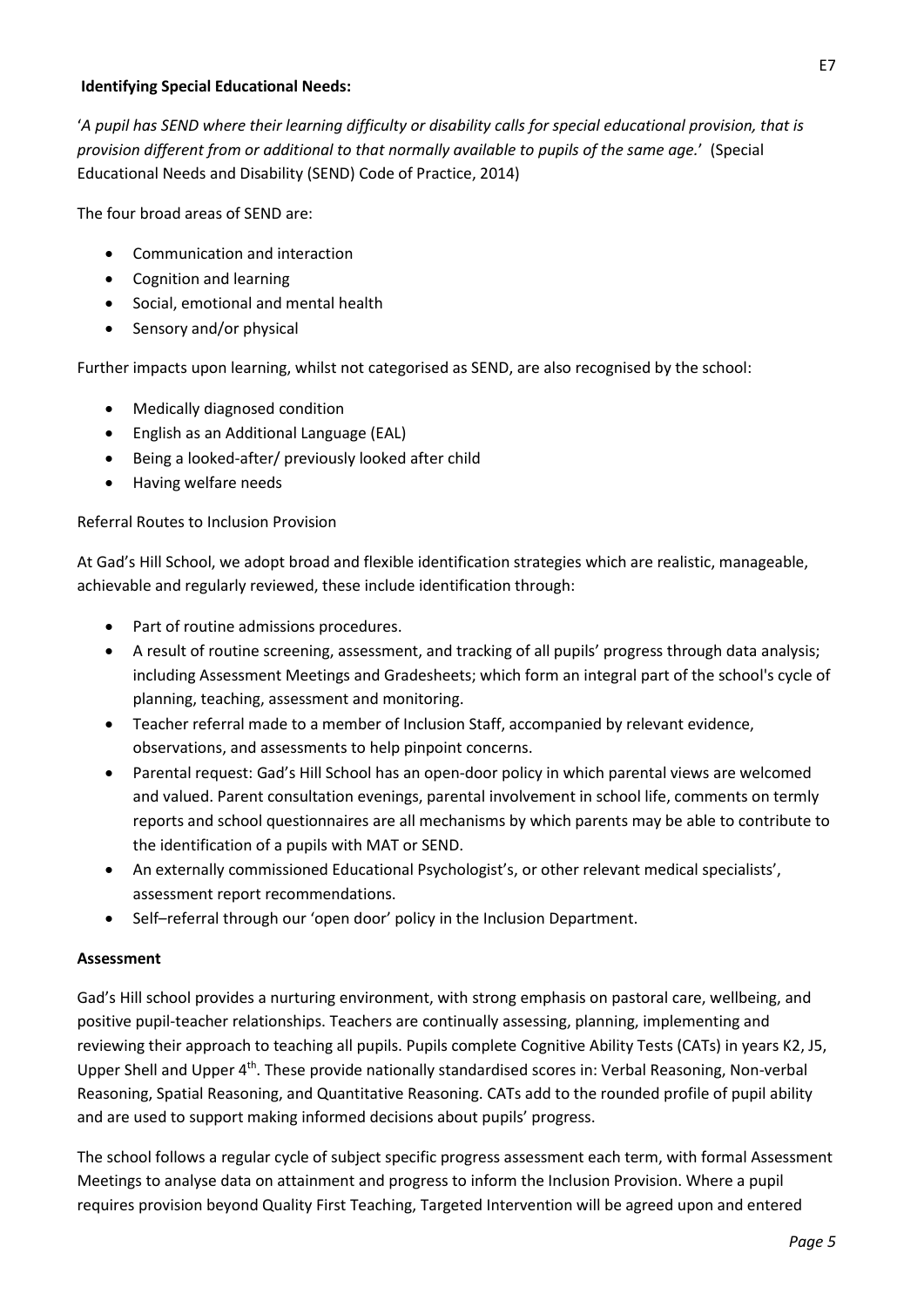onto the Provision Map, with clear targets, staff responsibility, and time frame. For those pupils identified as having needs priorities each half term, the Inclusion Department will deliver Targeted Intervention to address those needs. Some pupils with more complex needs, or those not met by short term Targeted Intervention, will require Specialist Provision to ensure improved outcomes.

Fine-tuned assessments, such as standardised reading comprehension, literacy, and written output screeners, are used within routine practice across all ability levels alongside the CATs to identify if there is disparity between underlying ability and performance in these areas, to ensure that additional needs are identified, regardless of academic performance. These screeners are utilised as part of prospective pupil assessment days, to ensure that we are aware of and can meet additional needs of pupils of all academic abilities prior to a place being offered.

Where the school feels it necessary, additional screeners around processing, phonological processing, working memory, and visual or auditory processing will be conducted. Parents/ carers will be informed if areas of need are identified, and, where relevant, what additional provision or exam access arrangements may be required.

Where the school feels it is necessary, the school will seek parental permission to conduct specialist screening, the findings of which would be discussed. Further external assessments, for example from a speech and language therapist or an educational psychologist, may be required to be commissioned by the parent/carer at the request of the school.

To ensure information around all pupils' abilities and needs are shared, the school has whole school watch lists:

- SEND Register
- SEND & EAL Monitor List
- Medical & Welfare Monitor List
- Most Able, Talented & Scholarship Monitor List
- Access Arrangements Register

Teaching staff review these documents regularly and the Inclusion Leader informs staff about key updates as part of a weekly Inclusion Update.

#### **Assessment and referral for Reasonable Classroom Adjustments and Access Arrangements:**

The assessment practices of the school can also identify that the needs of a pupil can be best met through Reasonable Classroom Adjustments and/or Access Arrangements. These ensure that pupils of all ability levels have the access in place to allow them to achieve their personal full potential, in line with the Equality Act (2010) to make 'reasonable adjustments'.

Reasonable Classroom Adjustments are actions taken to enable a pupil with SEND to participate in education on the same basis as other pupils, ensuring pupils are provided with opportunities and choices that are comparable to those available to pupils without SEND. Reasonable adjustments are facilitated to enable pupils with SEND to participate in education on the same basis as other pupils while balancing the interests of all parties.

Please see **Appendix 1: Reasonable Classroom Adjustments** for examples of further classroom adjustments that may be put in place if there is significant need and they are deemed reasonable in the circumstance required.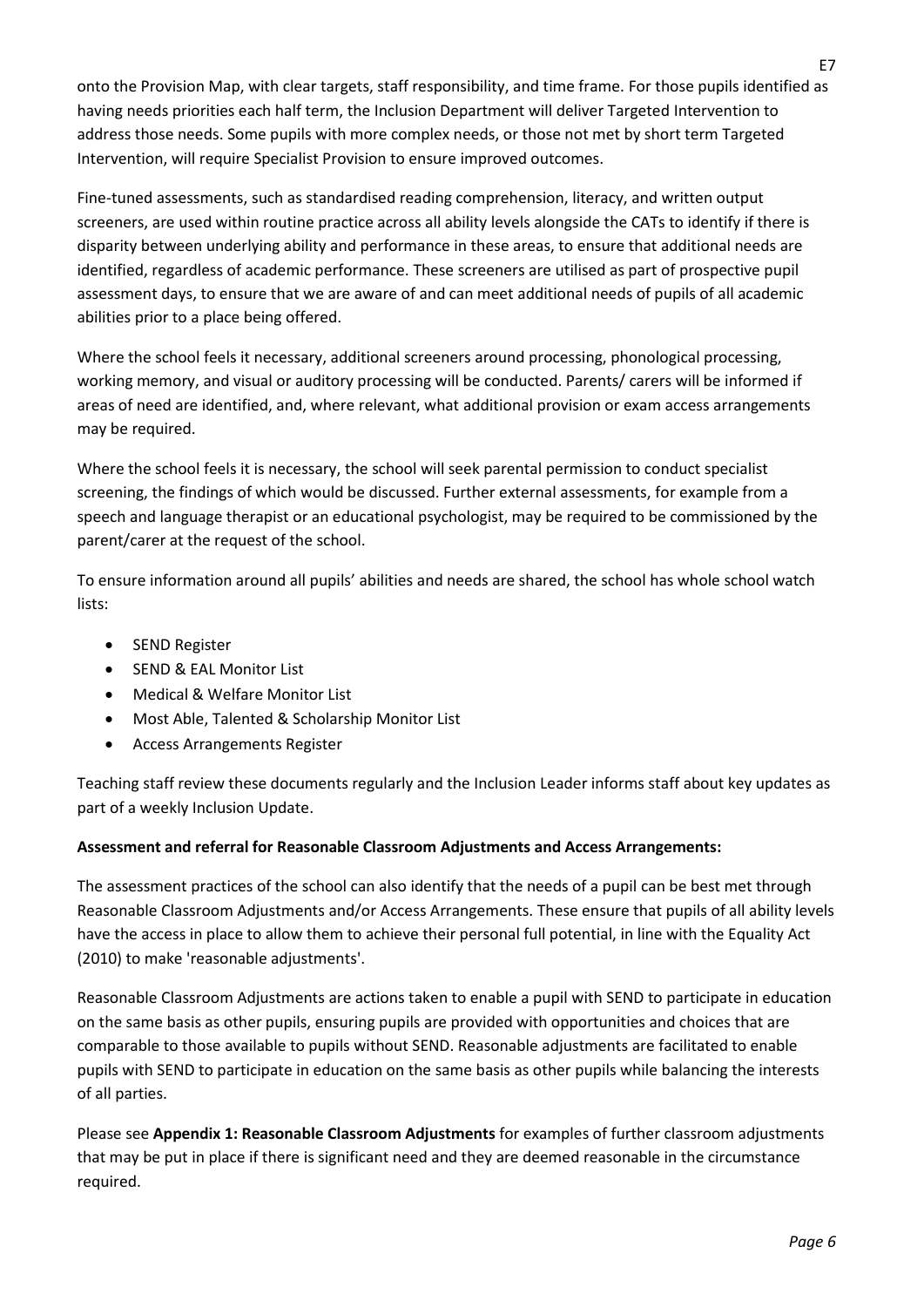Please see **Word Processor Policy** for details of the school's guideline for the use of word processors/ laptops in the classroom and as exam Access Arrangements.

Access Arrangements are pre-examination adjustments for candidates based on evidence of need and normal way of working. Access Arrangements allow candidates/learners with special educational needs, disabilities or temporary injuries to access the assessment without changing the demands of the assessment. For example, readers, scribes and Braille question papers.

Access Arrangements fall into two distinct categories: some arrangements are delegated to centres; others require prior JCQ awarding body approval. The school will ensure that the appropriate body of evidence is collated to reflect the student's need and 'normal way of working' to complete successful Form 8 applications to JCQ. This will include a formal assessment meeting and screening activities with our on-site Qualified Assessor.

Please note that for some access arrangements, it is a JCQ requirement that the parents commission an external expert report, such as that of an Educational Psychologist, no earlier than Upper 4<sup>th</sup>, to corroborate the need for the arrangement.

Please see: **AO5 Examination Procedures and Access Arrangements Policy** for full details.

## SECTION 3: PROVISION PLANNING

Through the assessing process, barriers to learning and/or the need for further provision may be highlighted. Termly Provision Maps are a dynamic document, which evidence how the school is strategically targeting support for pupils in each year group. Where required, pupils on the SEND Register or monitor list, Medical and Welfare monitor list, MAT monitor list, or any pupil achieving below age expected standards, have clearly identified targets from the information gathered. The Provision Map identifies SMART targets for a pupil/ group of pupils and the additional Targeted Intervention that will be put in place beyond Quality First Teaching. The effectiveness of this provision in ensuring that pupils achieve their targets and make good progress is reviewed each term as part of the assessment cycle.

At Gad's Hill we adopt a comprehensive approach to identifying our MATS pupils which is

appropriate to their age. We recognise that the identification process is ongoing as learning is not a linear process and learners progress at different rates. To cater for this complexity, a variety of sources for identification are used which include qualitative and quantitative methods.

Our MATS monitor list will include most able, able, talented, and scholarship pupils. This will be a confidential list to inform staff planning and teaching practices. The list will be collated and published at the end of term our Autumn 1 term using:

- Summer Assessment Cycle Data
- Standardised Assessment Scores (CATs/NFER)
- Teacher Recommendation

Provisions available to MATS pupils will take into consideration individual assessment needs and potential, coupled with realistic expectations of progress and the anticipated outcomes.

Opportunities for staff to engage with development and training around MATS and SEND are actively encouraged (in accordance with guidance from the New Code of Practice 2014). All new teaching staff are inducted into Inclusion routines. As part each year's cycle of training and development, staff receive training relating to relevant areas of MATS, SEND, EAL, Medical and Welfare needs in pupils to ensure Quality First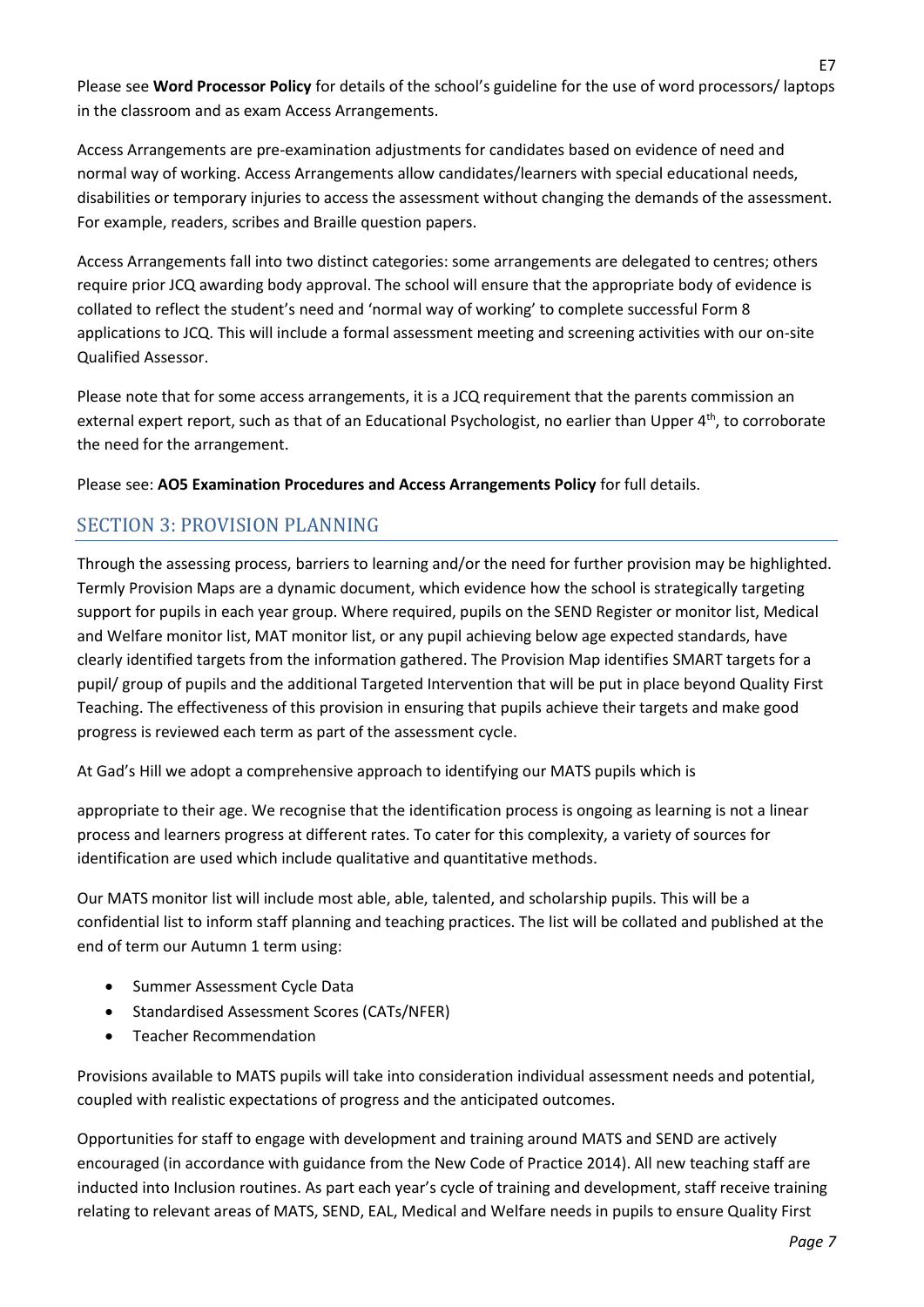Teaching and/or Targeted Intervention delivery. A wide variety of Inclusion resources, training, and bespoke support are available to staff. Staff share their knowledge and skills, such as through the termly in-house Teaching and Learning Digest publication, to continually develop practice.

In the weekly Inclusion Updates staff are provided with key updates on pupils, with information that is then updated on the SIS and Isams. Where relevant, staff are provided with strategies to support pupils' developing needs and signposted to resources.

### Inclusion Provision Costings:

As part of the universal offer, all pupils receive Quality First Teaching. In addition, where need is identified, Gad's Hill provides pupils with a graduated response at Levels 1, 2 and 3 where provision forms part of the assessment cycle review process and is short term (1-12 sessions).

Where pupils are identified as having long term provision needs, such as a pupil with an EHCP, or in exceptional cases where a reduced timetable and additional staffing may be required, additional provision costs will be charged at the school's published rate.

Responsibility for deciding the provision level required and, where relevant, the costings lies with the Inclusion Leader, in agreement with the relevant phase of school Head and/or the Headteacher.

|                                                         | <b>Individual Lessons and Activities</b> |         |         | <b>Group Lessons and Activities</b> |         |         |
|---------------------------------------------------------|------------------------------------------|---------|---------|-------------------------------------|---------|---------|
|                                                         | 30 mins                                  | 40 mins | 60 mins | 30 mins                             | 40 mins | 60 mins |
| <b>Teaching Assistant</b>                               | £7.50                                    | £10.00  | £15.00  | £3.75                               | £5.00   | £7.50   |
| <b>Inclusion Assistant/Apprentice</b><br><b>Teacher</b> | £10.50                                   | £14.00  | £21.00  | £5.25                               | £7.00   | £10.50  |
| <b>Teacher</b>                                          | £22.50                                   | £30.00  | £45.00  | £11.25                              | £15.00  | £22.50  |
| <b>Inclusion Leader (SENDCo)</b>                        | £24.00                                   | £32.00  | £48.00  | £12.00                              | £16.00  | £24.00  |

## SECTION 4: PROVISION DELIVERY

Gad's Hill proactively works to provide high-quality learning experiences for all pupils in an effective and stimulating learning environment. The school employs specialist subject teachers at all school phases. At KS3 and KS4, classes are streamed according to current attainment and there is setting in Maths and English, to support those pupils who require the most support and/or challenge in accessing the curriculum. A wide variety of enhancement opportunities are available, including: clubs, subject clinics, GCSE Grade Boosters, national challenges, visits, residentials, productions, Music and LAMDA grades, external experts, and, at the Senior phase, Combined Cadet Force (CCF). MAT pupils receive access to whole school and bespoke enhancement opportunities, receiving termly mentor sessions and challenges.

## A Graduated Response to Supporting Educational Needs

For pupils requiring SEND support, the school follows the Waves of Intervention approach, in accordance with NASEN (National Association of Special Educational Needs) best practice.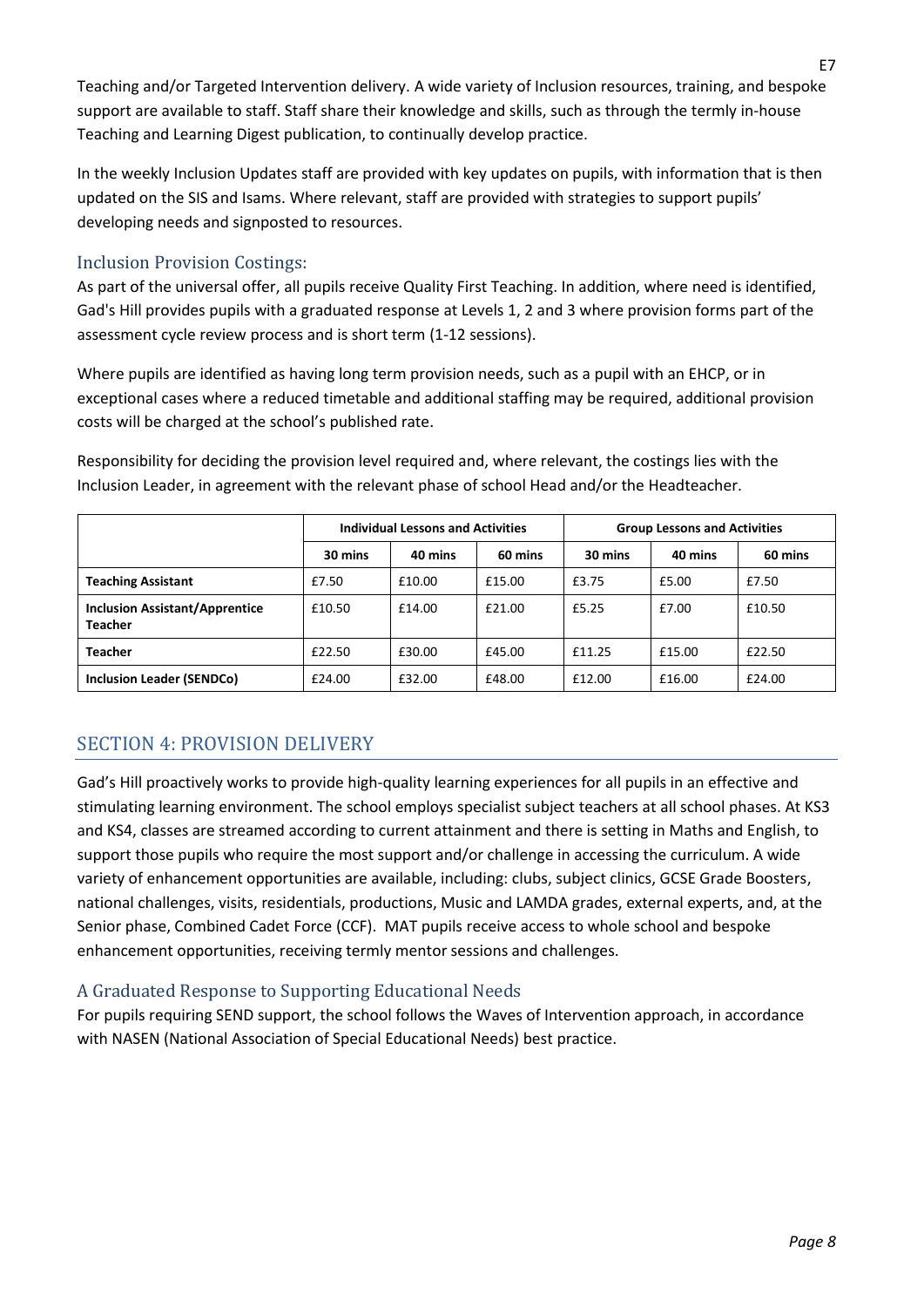

## Level 1: Inclusive Quality First Teaching for all

All pupils receive quality first teaching to promote positive engagement in learning through a rich and challenging curriculum. The majority of pupils with further needs, such as EAL, SEND, and MAT, will have those needs met by appropriate quality first teaching strategies, reasonable classroom adjustments, access arrangements for assessment, and enrichment activities.

At Gad's Hill we believe that all pupils are entitled to an education that will enable them to develop their full potential intellectually, physically, emotionally and socially. We therefore will provide opportunities teaching which makes learning challenging and engaging for Gad's pupils of all needs and abilities.

The school ensures enhanced progress through:

- Schemes of work contain differentiation with specific support, scaffolding, and/or enrichment and extension activities.
- Opportunities, where relevant, to engage in additional qualifications.
- Additional learning opportunities, for example: curriculum grade-booster sessions; subject stretch and challenge menus; and artistic, music and sporting enhancement activities; along with a range of further enrichment opportunities.

#### Level 2: Targeted Interventions

To ensure the wellbeing and academic progress of pupils, each phase of the school follows an assessment cycle where pupils' ability, attainment, and progress rate are considered to inform targeted provision maps. The school offers a range of targeted 1-12 session interventions which are planned and delivered by curriculum teachers and/or the Inclusion team. These carefully considered interventions for pupils not achieving at their potential can target areas such as: age appropriate core or subject specific skills development, curriculum knowledge gap closing, study and exam techniques, or stretch and challenge activities; all to promote accelerated progress. A range of established and bespoke targeted interventions are also utilised where a pupil has been identified as needing additional support with their personal and or social wellbeing skills.

Provision may target:

- Specific neurodiversity, or EAL,
- Gaps in knowledge or skills development need.
- Revisiting of previous learning.
- Consolidation of current topics covered in class to ensure understanding/ support retainment.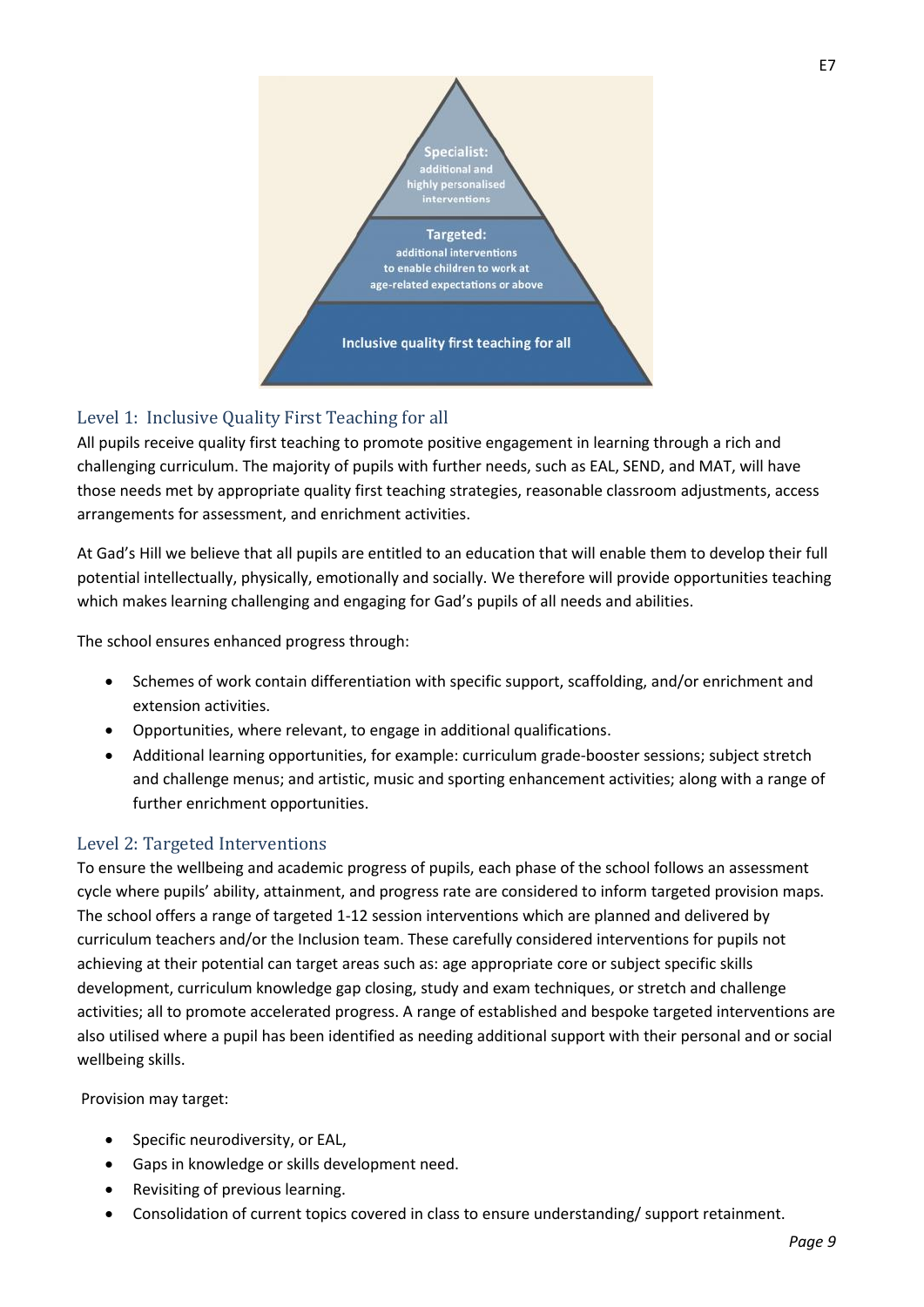Personal, social, and/or emotional skills development.

These interventions can take the form of:

- Pre-teaching.
- Targeted in-class support is sometimes used to enable further opportunities for differentiation within the classroom.
- Targeted homework intervention
- In-school and/or home computer program intervention
- A series of brief, precision teaching, interventions.
- Small group or 1:1 targeted intervention sessions for 1-12 sessions.
- Specific interventions, such as: Read Write Inc Fresh Start, Lego Therapy, Socially Speaking, Clever Fingers, Starving the Anxiety Gremlin.

Provision available to MATS pupils will take into consideration individual assessment needs and potential, coupled with realistic expectations of progress and the anticipated outcomes.

Pupils will have access to a range of enrichment opportunities, such as:

- Experiences to broaden horizons and to supplement and enrich the normal curriculum
- Opportunities to engage in subject specific workshops.
- Increased opportunities to use technical and specialist language
- The use of additional support, other adults, older students, and parents, one to one or group work to extend the child in a specific area (social or academic)
- Joining clubs at lunchtime or after school, covering academic as well as other activities
- Opportunities to participate in both internal and external competitions

#### **Stretch and Challenge/Extension**

- Pupils will be encouraged to work at an increased pace to then be able to stretch, challenge and extend their learning
- Pupils will be able to fluently apply taught skills and knowledge to a range of contexts
- Pupils may have a starting point different to others and have readily available additional work that will stretch, challenge, and extend their learning.
- Pupils should need less practice at tasks and detailed instruction as they have been taught independence and problem-solving skills.
- Pupils will be able to study independently and will need a reduced number of steps in a process
- Pupils will be able to cope with open-ended situations and will understand abstract tasks
- Pupils should be given creative opportunities and given the chance to experiment

#### **Extra-curricular provision**

- Provide the enrichment and extension needed across curriculum areas
- Highlight awareness amongst staff for the need to provide challenging work for MATS pupils.
- Provide an opportunity to enhance pupils' independence in learning.
- Inform pupils and parents of external opportunities that would be of benefit and interest.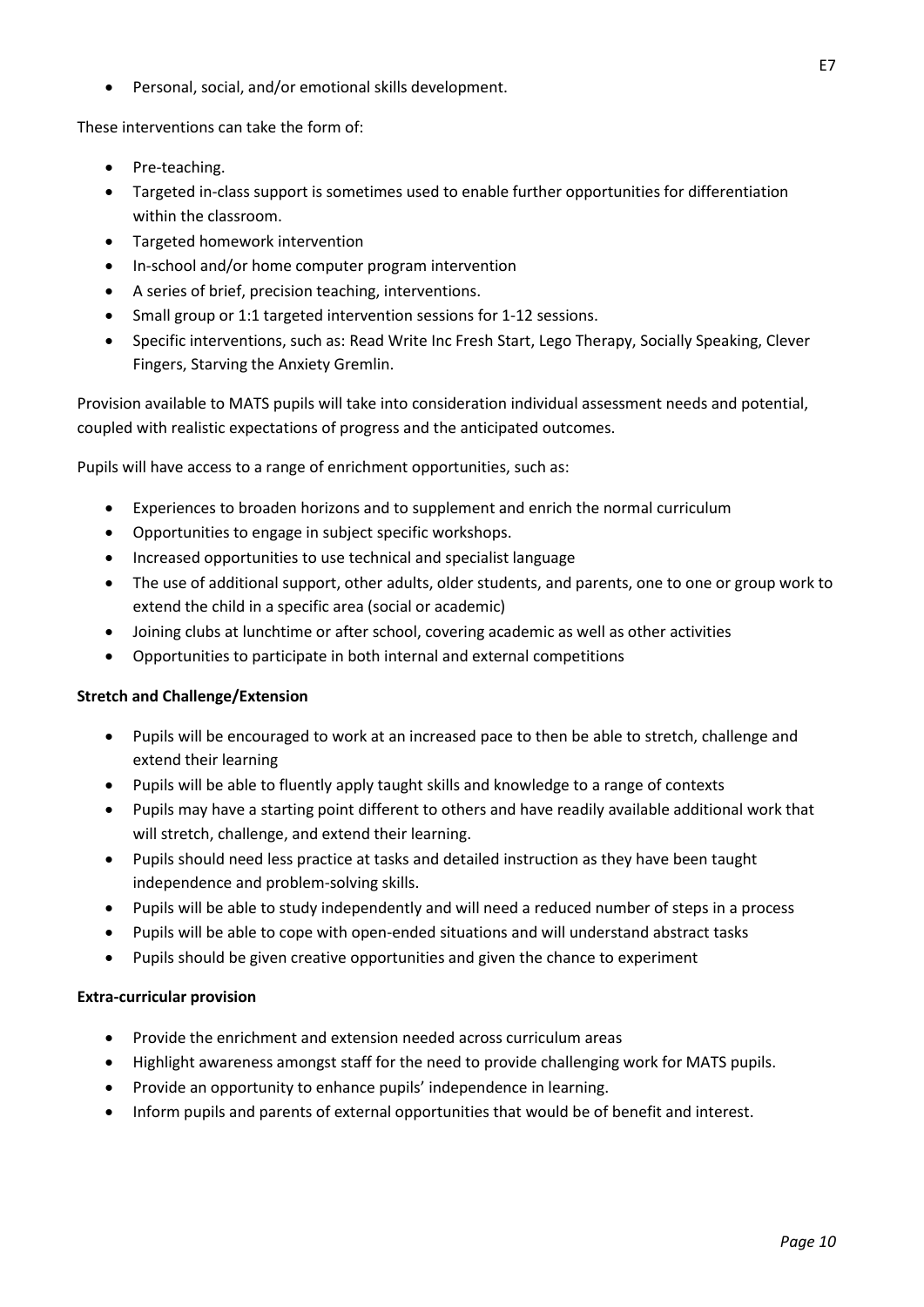#### Level 3 Specialist Provision

Certain pupils will require further, more specialist support and may receive referrals to external agencies, or specialist support within school for more significant academic, social, or personal needs. Pupils receive highly personalised provision, recorded as part of the Provision Mapping and Personalised Learning Programmes (PLPs) are created to target specific outcomes.

Pupils requiring this level of provision often present complex needs, which may require external specialist support. Where needed, the school will recommend this and, with parent/carer consent, make relevant referrals or signpost parent/carers to appropriate services.

### SECTION 5: REVIEW

Gad's Hill regularly and carefully monitors and evaluates the quality of provision offered to all pupils. Pupil, parent/carer and staff views are sought. Teachers continually review pupils' progress, formally and informally. Book scrutiny, observations, audits, Subject Group Meetings, staff appraisal and departmental reviews form part of the regular routines within the whole school.

Formal progress assessments and Assessment Meetings occur each full term to ensure that the attainment and progress of all pupils are measured, monitored, and reviewed. The Provision Map is used to review the effectiveness of targeted intervention and specialist provision and is central to providing a holistic view of support. If a provision, including reasonable classroom adjustments and/or access arrangements, is not having effective impact it may be removed, modified, or replaced to better address needs and ensure progress. If a pupil is not making use of provision, such as through absence, non-engagement, or not meeting agreed terms (such as with the Word Processor Policy); then the school may remove the provision. From the Assessment Meetings, new Provision Maps are created with clear targets to support and challenge pupils who are performing below their age appropriate/ MAT abilities. This termly review feeds directly into the next planning phase of the graduated approach.

#### SECTION 6: EDUCATIONAL HEALTH CARE PLAN (EHCP)

Pupils with the highest level of need may require an Educational Health Care Plan (EHCP), which brings together their health and social care needs, as well as the special educational provision.

Parents/carers may choose to educate their child with an EHCP at Gad's Hill at their own expense, if the inclusion of their child is compatible with the efficient education of the other pupils. Any prospective pupil with an EHCP should meet with the Inclusion Leader to discuss requirements before undergoing entrance assessments, so that we can offer advice on the levels of provision we can offer and, where relevant, the additional costs involved. The LA must also be satisfied that the school is able to meet the child's needs as the LA still has a duty to maintain the child's EHCP and to review it annually.

Provision will be organised around the outcomes in the child's EHCP. The Inclusion Leader coordinates provision and monitors progress through the year with the pupil, parents/carers, and relevant staff, through the review of the provision map. Progress towards EHCP outcomes will be formally reviewed annually with relevant agencies and the Local Education Authority.

When planning provision for pupils with EHCP, the school ensures that:

- All staff working with pupils have read and understood the key recommendations of the EHCP.
- A clear range of strategies is agreed by all those involved, based on specialist advice.
- Provision Map include Targeted/ specialist provision which addresses the pupil's needs.
- Any required additional training for teachers and support staff is arranged.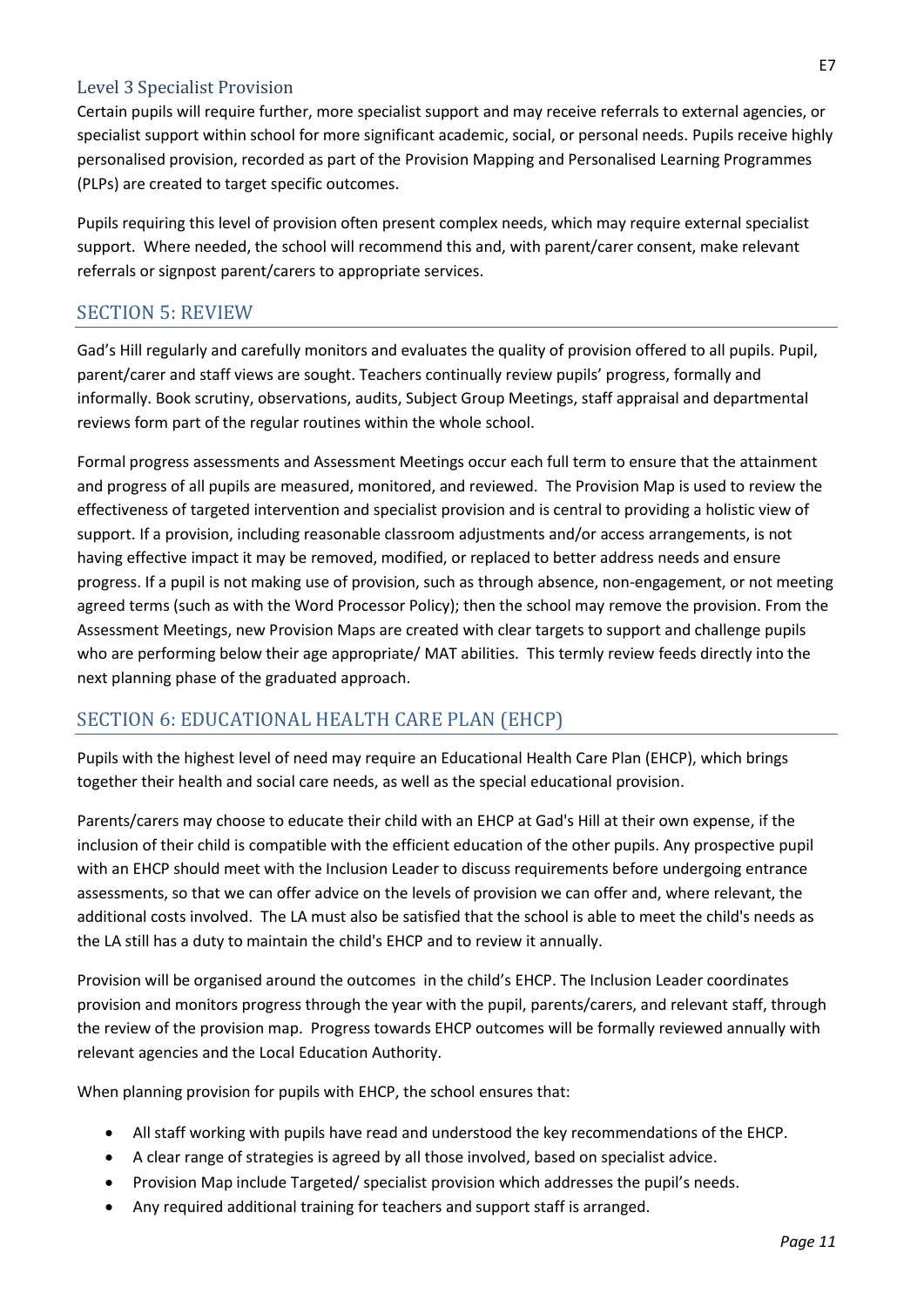Where a local authority indicates hours of additional (teaching assistant/specialist teacher) support on the EHCP, the school focuses first on the agreed outcomes being sought and then on how the 'allocated hours' can be used to meet the agreed outcomes.

When pupils are due to transfer to another phase, planning for this will be started in the year prior to the year of transfer. Liaison with the SENDCO of the next education provider will ensure that arrangements are in place to support the pupil at the time of transfer.

## SECTION 7: SUPPORTING PUPILS WITH MEDICAL CONDITIONS/ PHYSICAL DISABILITY

Gad's Hill prides itself on ensuring the safety and wellbeing of all pupils. As such, the school has a School Nurse responsible for ensuring the policies and practices are in place to ensure pupil wellbeing. In addition, the school strives to have all staff first aid trained.

#### Please see: **S9 Medical Treatments and First Aid Policy**

Medical needs are managed in accordance with the guidelines in the SEND Code of Practice 0-25 (2014). If a pupil has a particular medical need then a Care Plan will be put in place which is agreed between parents/carers and staff. Some pupils with medical conditions may be disabled and where this is the case the school will comply with its duties under the Equality Act (2010).

The school recognises that pupils with medical conditions and/or disability should be fully supported so they have full access to education, including school trips and physical education.

#### Please see: **S15 School Visits Policy and Procedures**.

#### Accessibility

The Kindergarten and Junior School phases of Gad's Hill are located in an accessible modern building. The Senior School has a lay-out which consists of separate historic (including listed) buildings of several stories without lifts. The Senior School has classrooms for each subject, based on having all the facilities for one subject in one place. This requires pupils to go from classroom to classroom, often up steps and stairs in buildings without lifts.

Parents and guardians of disabled pupils and pupils themselves are encouraged to visit the School's site and discuss with staff any potential concerns regarding accessibility and possible solutions prior to admission.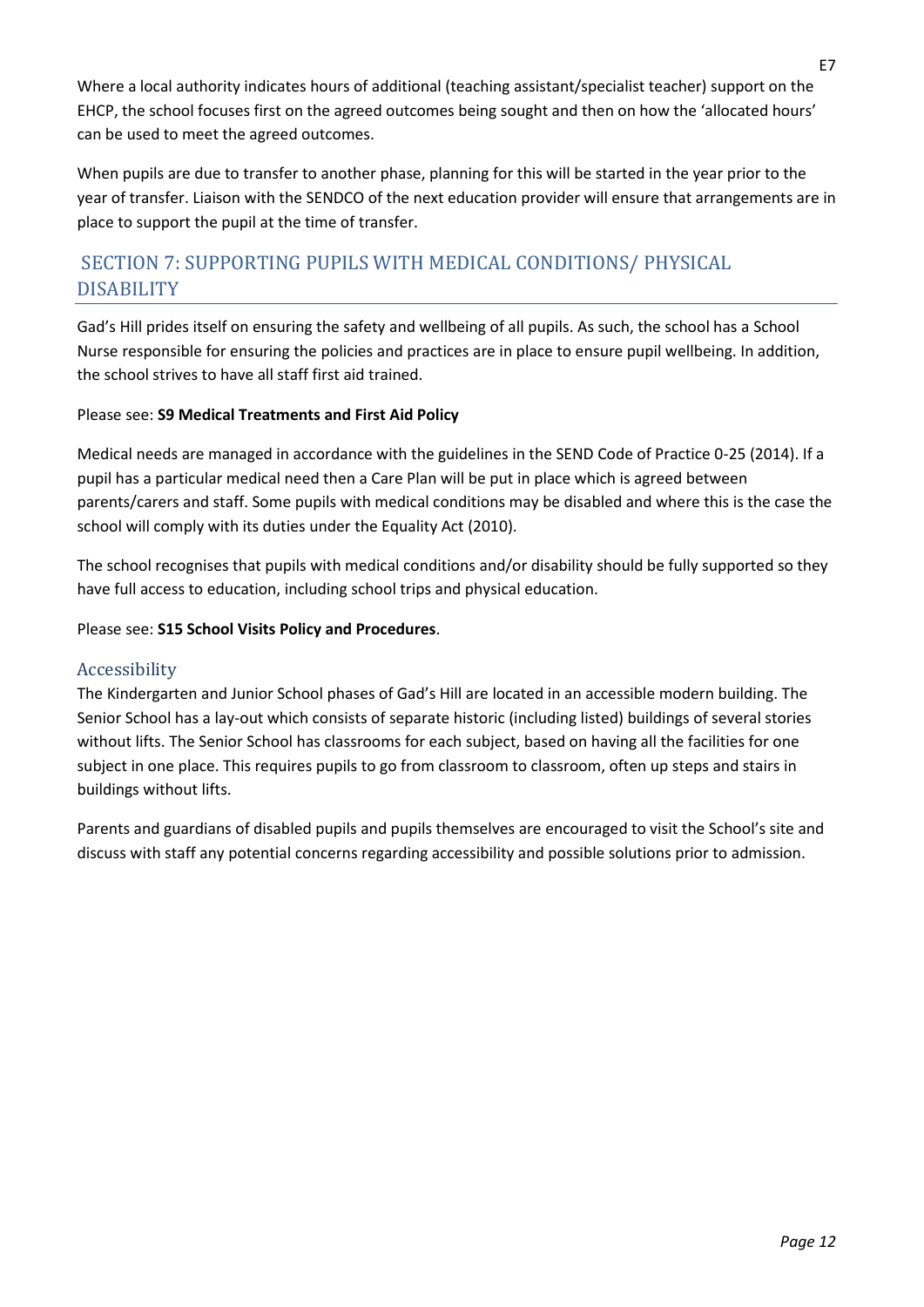Should a parent or carer have a concern about special provision made for their child, they should, in the first instance, discuss this with the Inclusion Leader and form tutor/relevant subject teacher.

Please see: **S10 outlines parental complaints procedures**.

Staff Responsible: JH

Last Review: May 2022

Next Review: May 2023

Governor Responsible: Annette Eggleton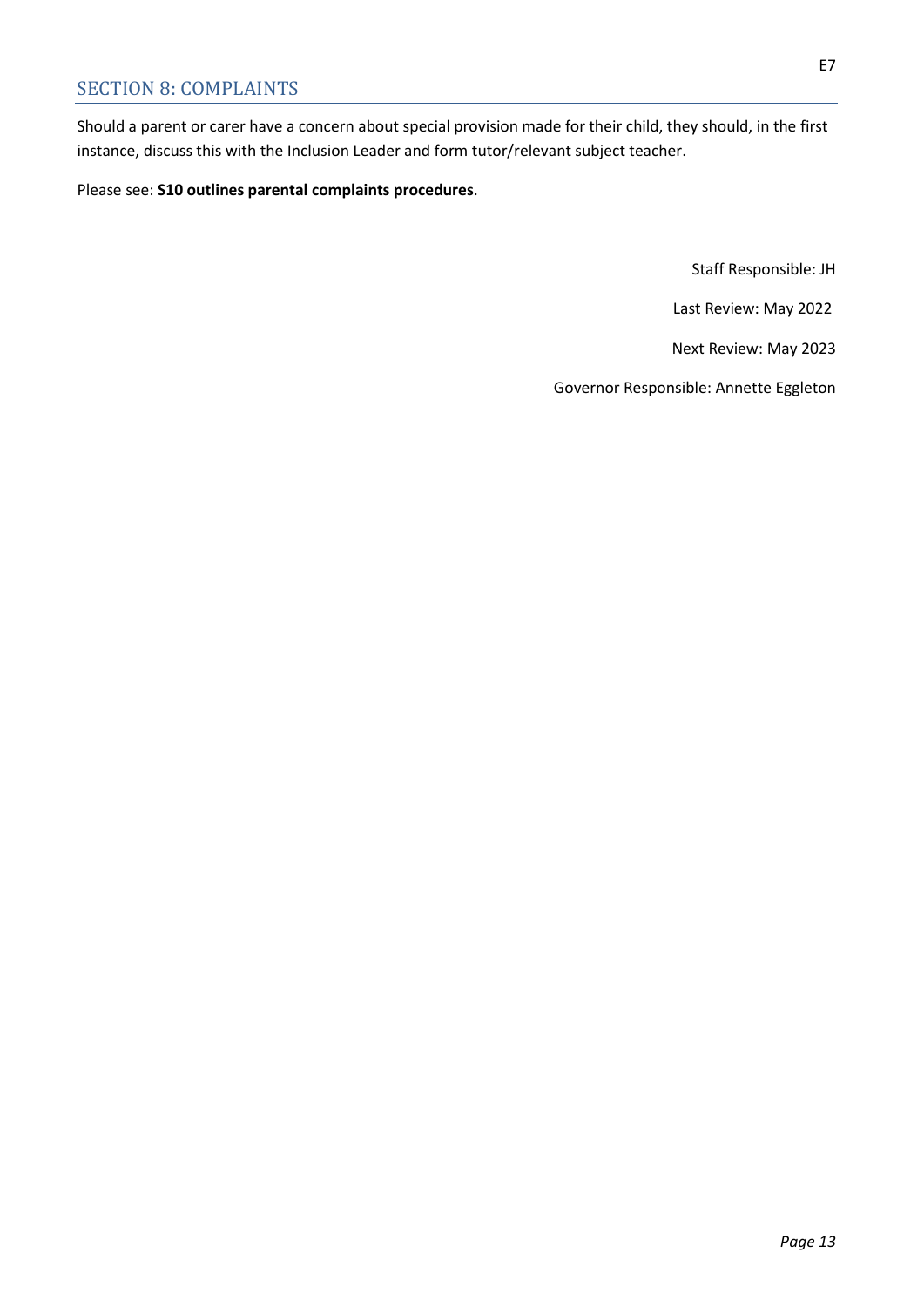Gad's Hill will provide Reasonable Classroom Adjustments where there is significant need and the adjustment is reasonable, practical, and cost effective. The list below highlights some adjustments which may be appropriate dependent on need and circumstance. This list is not prescriptive nor exhaustive.

Setting accommodations allow a pupil to:

- Work or take a test in a different setting, such as a quiet room with few distractions.
- Sit where they learn best (for example, near the teacher).
- Use sensory tools to support focus.

Presentation adjustments allow a pupil to:

- Learn content from audiobooks, videos and digital media instead of print versions.
- Work with fewer items per page or line and/or materials in a larger print size.
- Have hand outs printed on coloured paper/the use of an overlay.
- Use of a reader pen/ orally given instructions and information.
- Use visual presentations of verbal material, such as word webs and visual organizers.
- Be given a written/ visual list of instructions.

Response accommodations allow a pupil to:

- Give responses in a form (oral or written) that's easier for them.
- Use a laptop/ device to take notes or give responses in class.
- Capture responses on an audio recorder/ use of speech to text technology/ use of scribe.
- Use a spelling dictionary or electronic spell-checker.

Timing accommodations allow a pupil to:

- Take more time to complete a task or a test.
- Have extra time to process oral information and directions.
- Take frequent breaks, such as after completing a task.

Scheduling accommodations allow a pupil to:

- Take more time to complete a project.
- Take a test in several timed sessions or over several days.
- Take sections of a test in a different order.
- Take a test at a specific time of day.

Organization skills accommodations allow a pupil to:

- Use of digital clock/alarm to help with time management.
- Mark texts with a highlighter.
- Receive study skills instruction, or support organising assignments/revision.

Assignment modifications allow a pupil to:

- Complete fewer or different homework/assessment problems than peers.
- Create alternate projects or assignments.